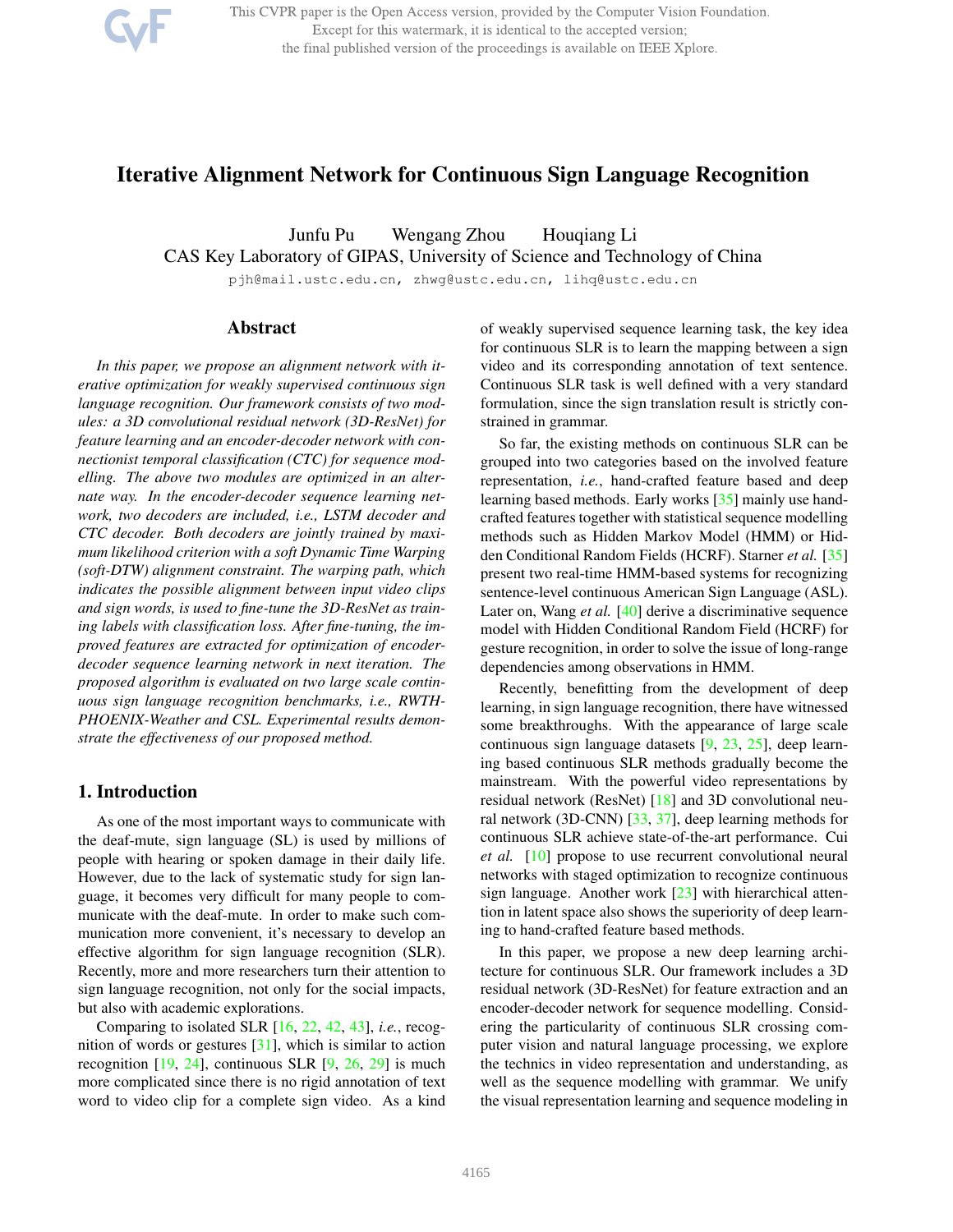our framework and make joint optimization over these two modules. The main contributions of this paper are summarized as follows:

- a) A unified deep learning architecture integrating encoderdecoder network and connectionist temporal classification (CTC) for continuous sign language recognition.
- b) A soft dynamic time warping (soft-DTW) alignment constraint between the LSTM and CTC decoders, which indicates the temporal segmentation in sign videos.
- c) Iterative optimization strategy to train feature extractor and encoder-decoder network alternately with alignment proposals by warping path.

We organize the rest of this paper as follows: after reviewing the related works in Section 2, we elaborate our proposed architecture and iterative optimization algorithm in Section 3 and Section 4, respectively. In Section 5, we conduct a series of experiments with discussions and analysis. At last, we conclude our work in Section 6.

### 2. Related Works

Video-based continuous SLR systems basically consist of a feature extractor and a sequence modelling module, where the latter is usually achieved via encoder-decoder network or connectionist temporal classification. In this section, we briefly review the works related continuous SLR from the following two aspects.

#### 2.1. Video Representation

Video representation plays a significant role for many computer vision tasks, *e.g.*, action recognition [24, 33, 37] and video captioning [5]. Since Ji *et al.* [24] apply 3D convolutional neural network (3D-CNN) to action recognition task [4, 17], 3D-CNN has become one of the most famous architectures for video representation. Variants of different improved 3D-CNN architectures appear for different vision task. Meanwhile, deep residual network (ResNet) [18] has shown powerful capacity for image representation. Inspired by the recent successes of ResNet in numerous challenging image recognition tasks, Qiu *et al.* develop a new family of building modules named Pseudo-3D (P3D) blocks [33] to replace 2D residual units in ResNet. The potential capacity of combining the residual networks and 3D convolutional networks for video representation is demonstrated in [17].

### 2.2. Sequence Modelling

The end-to-end sequence learning methods are typically grouped in two types: attention-based encoder-decoder [7, 8, 38] network and connectionist temporal classification (CTC)-based network [12, 21]. Encoder-decoder network is first proposed for machine translation in [7]. The encoderdecoder architecture consists of two recurrent neural networks (RNN) that act as a pair of encoder and decoder pair. The encoder maps a variable-length source sequence to a fixed-length vector, while the decoder maps the vector representation back to a variable-length target sequence. Although the encoder-decoder network has been widely used for speech recognition  $[8]$  and video captioning  $[2]$ , there still remains some limitation when modelling long-term dependency. To overcome this issue, Bahdanau *et al.* [1] introduce attention mechanism into encoder-decoder network to learn the correspondence between source sequence and target sequence. Following that, more and more different attention methods  $[2, 30, 41, 36]$  are proposed to improve the encoder-decoder networks for specific tasks.

Connectionist temporal classification (CTC) [12] is another end-to-end sequence learning model for speech and hand writing recognition [13, 21]. CTC is able to deal with unsegmented input data, and learn the correspondence between the input sequence and output sequence. It is appropriate for continuous SLR, since continuous SLR is somehow a kind of weakly supervised sequence learning problem. With the superiority of CTC, Cui *et al.* [10] achieve the state-of-the-art performance for continuous SLR.

# 3. Alignment Network Architecture

In this section, we present a novel deep learning framework for continuous SLR. Our method integrates the encoder-decoder network and connectionist temporal classification into a unified deep architecture. To explore the correspondence between the input sequence and target translation, we use soft dynamic time warping (soft-DTW) to align the CTC-decoder and LSTM-decoder.

# 3.1. Framework and Formulation

Continuous SLR deals with a sequence mapping from a video with T frames  $\mathbf{V} = \{x_t \in \mathbb{R}^{h \times w \times c}\} = \{x_t\}_{t=1}^T$  to a L-word sequence  $s = \{s_i \in \mathcal{V} | i = 1, \dots, L\}$ , where  $h \times w$  is the size of image  $x_t$ , c is 3 for an RGB video. The mathematic formulation of continuous SLR is based on Bayes decision theory, and the translated sentence  $\hat{s}$  is estimated with the most probable word sequence among all possible sequences  $s^*$  as follows,

$$
\widehat{\mathbf{s}} = \arg \max_{\mathbf{s} \in \mathbf{s}^*} p(\mathbf{s}|\mathbf{V}). \tag{1}
$$

Figure 1 illustrates the framework of our continuous SLR system. The input to the framework is sign video with paired sentence-level annotation. Our continuous SLR system consists of the following four tiers of neural network.

- 1) Feature Extractor With the input of video clip sequence, 3D-ResNet coverts it into a fixed-length feature, which summarizes the spatial and temporal information.
- 2) **Sequence Encoder** The sequential video descriptors extracted by 3D-ResNet are modelled by a 2-layer Bidirectional Long Short-Term Memory (Bi-LSTM) encoder.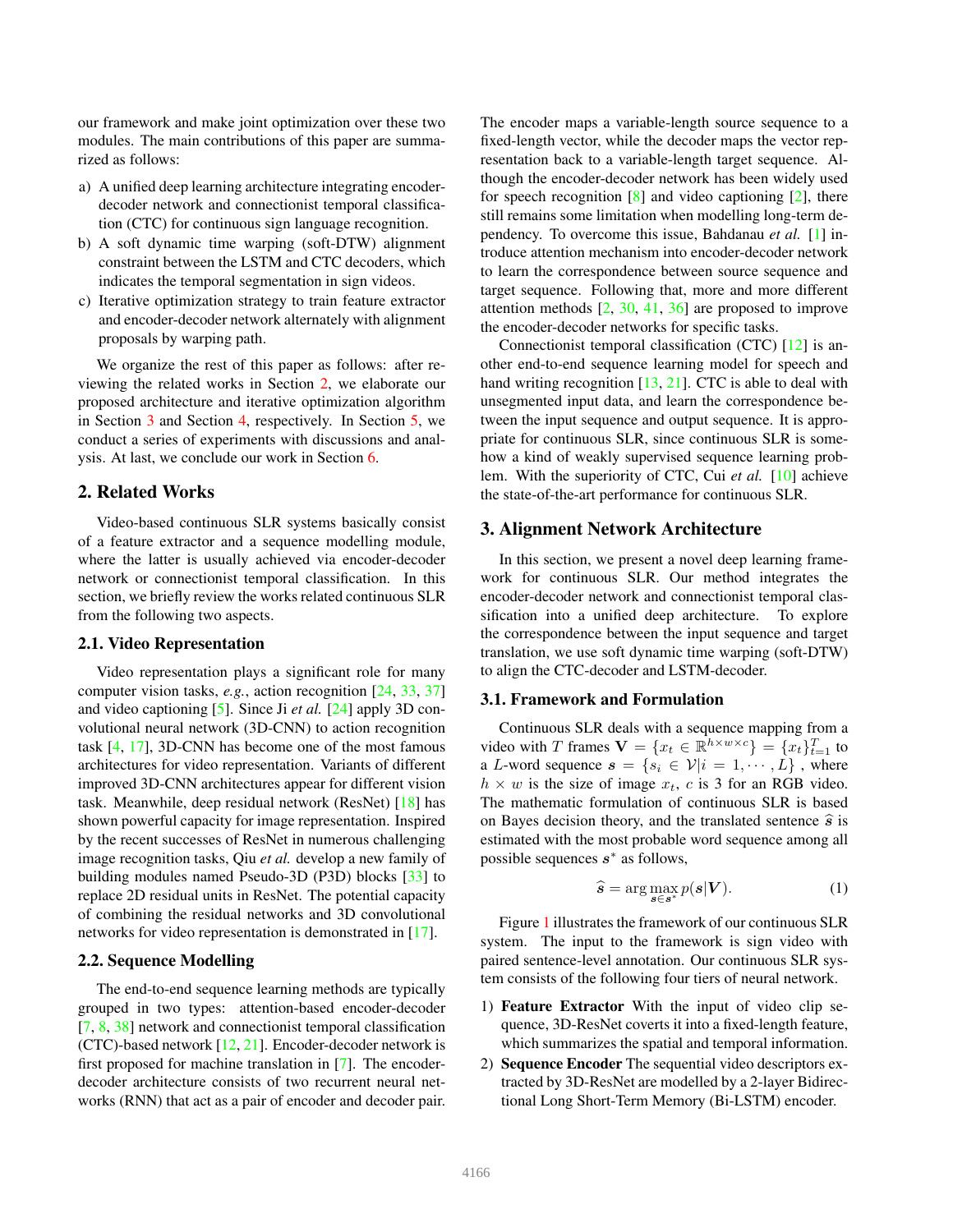

Figure 1: Overview of our SLR framework. The system consists of a 3D-ResNet and an encoder-decoder network with connectionist temporal classification. The CTC decoder and LSTM decoder are aligned with soft dynamic time warping constraint. The inner-product layer projects the BLSTM and LSTM outputs into categorical probabilities for word recognition.

- 3) Target Decoders To predict the target sequence, two decoders are embedded into the network, which are connectionist temporal classification (CTC) decoder and LSTM decoder, respectively.
- 4) Alignment Constraint The soft-DTW constraint is used to align the CTC-decoder and LSTM-decoder, which both describe the probability distribution of the target sequence.

The following parts of this section will elaborate each module of our framework in detail.

# 3.2. Video Representation: 3D-ResNet

3D-CNN has been widely applied for video representation in action recognition [24, 37] and sign language recognition [23, 32], and achieves state-of-the-art performance. Considering the successes of residual network in different computer vision tasks, we use 3D residual network (3D-ResNet) to represent video clips, which inherits the superiority of both two models.

Given a sign video  $\mathbf{V} = (x_1, \dots, x_T) = \{x_t\}_{t=1}^T$  with T frames, where  $x_i$  is the  $i^{th}$  frame in the video, a sliding window is moved along the image sequence to generate a set of ordered video clips. In this way, the sign video is denoted as  $\mathbf{V} = (v_1, \dots, v_N) = \{v_t\}_{t=1}^N$  with N clips. We use  $\mathcal{F}_{\theta}$  to represent 3D-ResNet feature extractor, where  $\theta$ is the network weight. For each video clip  $v_t$ , we get the representation  $f_t = \mathcal{F}_{\theta}(v_t) \in \mathbb{R}^d$  by passing it through the 3D-ResNet, where  $d$  is the dimension of the video feature. Thus, the sign video is represented as a sequence of 3D-CNN features as follows,

$$
\mathbf{F}^{N} = (f_1, \cdots, f_N) = \{ \mathcal{F}_{\Theta}(v_t) \}_{t=1}^{N}.
$$
 (2)

Considering the GPU memory and computational cost for low latency, we use an 18-layer 3D-ResNet, which is light and powerful enough for sign video representation.

# 3.3. Temporal Encoder: Bidirectional LSTMs

Recurrent neural network has made huge success for various of sequence processing tasks, *e.g.*, speech recognition [14, 21], neural machine translation [6], and video captioning [2]. One of the most popular RNN architectures is Long Short-Term Memory (LSTM) [20], which preserves the long term dependencies to avoid vanishing gradients compared to traditional RNN. LSTM units use purposebuilt memory cells to store and pass information, which is better to explore the long term dependencies. The current status of the LSTM unit is described with cell state  $C_t$  and hidden state  $h_t$ . The most fancy idea of LSTM is the use of gate structures that optionally let information through.

One shortcoming of LSTM is that it only models the correlations between the current input and the previous time steps. The inputs after current time step  $t$  make no contribution when generating the LSTM output. In continuous SLR, the sign video represents a semantic sentence with grammatical rules, which means both forward and backward frames should be taken into consideration. To this end, we use a bidirectional LSTM (BLSTM) to encoder the input sign video. The basic idea of BLSTM is to present the training sequence forwards and backwards to two separate LSTMs, and concatenate the two outputs before feeding to the deeper layer. This means that for current time step, the output of BLSTM has the complete sequential information over all time steps before and after it. We use  $R$  to represent BLSTM, then the output of encoder is denoted as follows,

$$
\mathbf{E} = \{e_t\}_{t=1}^N = \mathcal{R}(\{f_t\}_{t=1}^N). \tag{3}
$$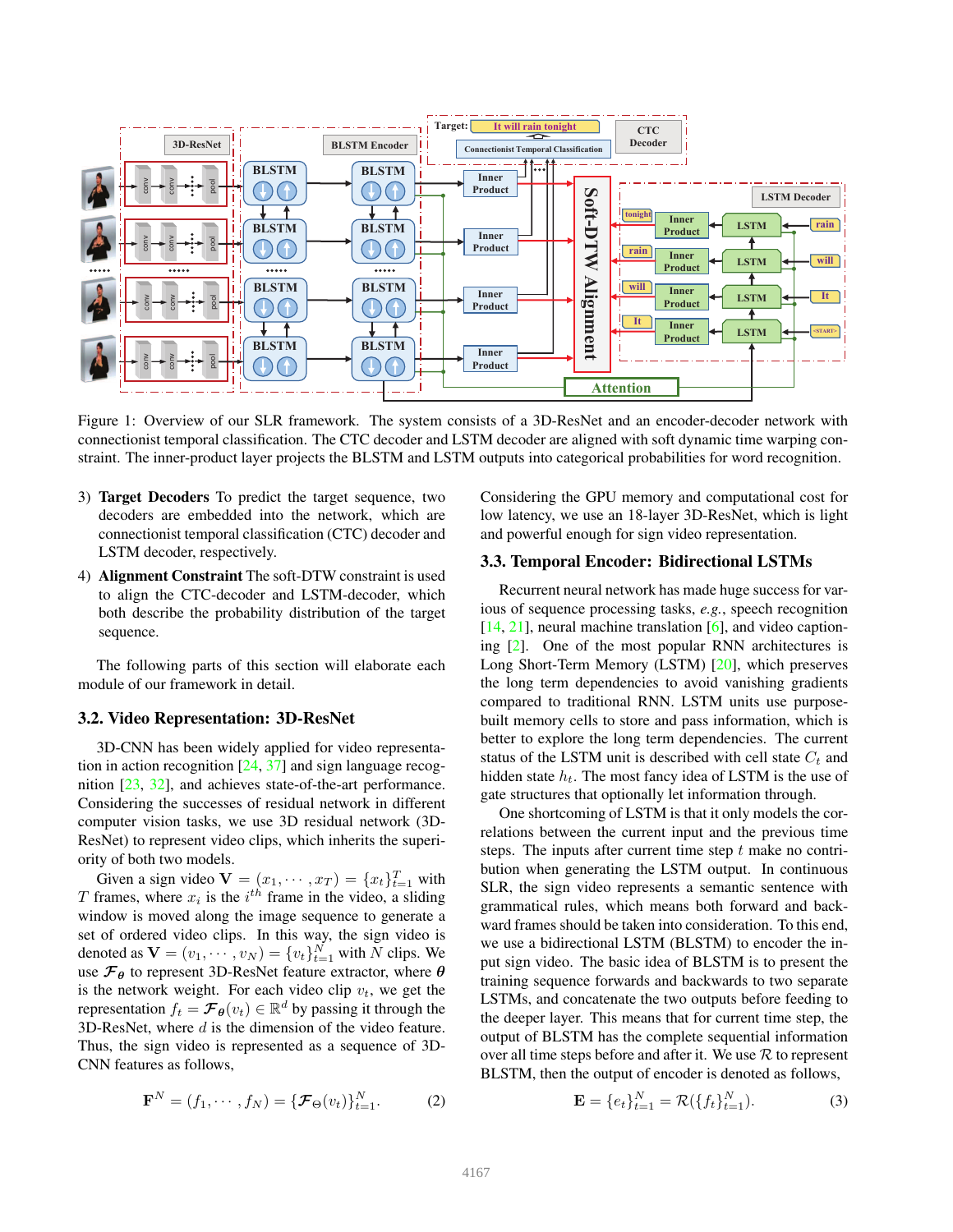The outputs are embedded into non-normalized categorical probabilities of word-level labels in the size of vocabulary by a fully-connected layer as follows,

$$
y_t = W_{fc1} \cdot e_t + b_{fc1}.\tag{4}
$$

For a sign video with  $N$  clips, the probability distribution characterized by BLSTM can be written as follows,

$$
\mathbf{Y} = (Y_{t,l}) = [y_1, y_2, \cdots, y_N]^T, \tag{5}
$$

where  $Y_{t,l}$  is the probability of  $t^{th}$  clip belonging to word l.

# 3.4. Target Decoders: LSTM and CTC

To decode the target sentence from the sign video, we use two kinds of decoders, *i.e.*, LSTM decoder with attention mechanism and CTC decoder.

#### 3.4.1 Attention-aware LSTM Decoder

Following the BLSTM encoder, the LSTM decoder generates corresponding sentence from the encoder output. After all input clips going through the BLSTM, the LSTM decoder is fed with the beginning-of-sentence  $(<\text{BOS}>$ ) tag, which prompts the network to start decoding the current hidden states into a sequence of words. In training stage, the model maximizes the log-likelihood of the target sentence given the hidden states and the previous words. While in inference, we choose the word with maximum probability until it emits the ending-of-sentence  $(<\geq$ EOS $>$ ) token.

We apply attention mechanism [1] for LSTM decoder. The decoder output for the  $k^{th}$  word is written as follows,

$$
d_k = \mathbf{Decoder}_{lstm}(c_k, s_k, h_{k-1}^d), \tag{6}
$$

where  $c_k$  is context vector,  $s_k$  and  $h_{k-1}^d$  are embedded word and hidden state of the decoder, respectively. The LSTM is connected to an inner-product layer to project the LSTM output into categorical probability with  $M$  classes, where  $M = |V|$  is the vocabulary size. The final activation of the inner-product layer is defined as follows,

$$
z_k = W_{fc2} \cdot d_k + b_{fc2}.\tag{7}
$$

Similar to Section 3.3, the probability distribution of the translated sentences is formulated as follows,

$$
\mathbf{Z} = (Z_{k,l}) = [z_1, z_2, \cdots, z_L]^T, \tag{8}
$$

where L is the length of sentence, and  $Z_{k,l}$  is the probability of  $s_k$  belonging to word label l given  $s_{k-1}$ .

#### 3.4.2 CTC Decoder

Connectionist temporal classification (CTC) [12] is a popular sequence learning algorithm, which models the mapping between input sequence and target sequence. The output of inner-product layer following with BLSTM encoder is corresponded to the probability distribution of word labels. CTC approach decodes the target sentence from the probability matrix  $Y$  explained in Section 3.3 by introducing a blank label (∗) as an assistant token. Define a path  $\pi = (\pi_1, \cdots, \pi_T), \pi_t \in \mathcal{V} \cup \{*\}$  on input sequence, where V is the sign vocabulary. The probability for path  $\pi$  given sign video  $\mathbf{V} = \{v_t\}_{t=1}^N$  is calculated as follows,

$$
p(\pi|\mathbf{V}) = \prod_{t=1}^{N} p(\pi_t|v_t) = \prod_{t=1}^{N} Y_{t,\pi_t}.
$$
 (9)

To get the final decoded sequence without blanks, CTC defines a many-to-one mapping  $M$ , which removes the repeated labels and blanks, *e.g.*,  $\mathcal{M}(r \cdot aa \cdot i \cdot n)$  =  $\mathcal{M}(r * a * i * n) = rain$ . The probability of the sentence  $s = (s_1, \dots, s_L)$  decoded by CTC is the summation of the probabilities for all possible paths as follows,

$$
p_{ctc}(\mathbf{s}|\mathbf{V}) = \sum_{\pi \in \mathcal{M}^{-1}(\mathbf{s})} p(\pi|\mathbf{V}), \tag{10}
$$

where  $\mathcal{M}^{-1}$  is the inverse mapping of  $\mathcal{M}$ , *i.e.*,  $\mathcal{M}^{-1}(s)$  =  $\{\pi|\mathcal{M}(\pi) = s\}.$ 

### 3.5. Sequence Alignment: Soft DTW

We apply two kinds of decoders to our network introduced in Section 3.4. Essentially, there are somehow potential correlations between these two probability distributions  $Y$  and  $Z$  for CTC decoder and LSTM decoder, since they both describe the same target sentence. Hence, we aim to maximize the similarity between  $Y$  and  $Z$ . However, the length of sentences generated from different decoders may not equal each other. To evaluate the similarity between various length sequences, we use soft dynamic time warping (soft-DTW) [11] to get the distance between  $Y$  and  $Z$ , as well as the warping path.

Soft-DTW is a differentiable learning distance between time series, building upon the original dynamic time warping (DTW) [34] discrepancy. The DTW algorithm is used to find the minimal accumulating distance of two sequences and the temporal warping path. Given two sequences  $u =$  $(u_1, \dots, u_m)$  and  $\mathbf{v} = (v_1, \dots, v_n)$ , the DTW distance for subsequence  $\mathbf{u}^i = (u_1, \cdots, u_i)$  and  $\mathbf{v}^j = (v_1, \cdots, v_j)$  is denoted as  $D_{i,j}$  and defined as follows,

$$
D_{i,j} = d_{i,j} + \min(D_{i-1,j}, D_{i,j-1}, D_{i-1,j-1}), \quad (11)
$$

where

$$
d_{i,j} = ||u_i - v_j||_2.
$$
 (12)

In order to make the DTW discrepancy differentiable, soft-DTW algorithm is taken by introducing the generalized min operator, with a smoothing parameter  $\gamma \geq 0$  [11]:

$$
\min_{i} \gamma \{a_i\} = \begin{cases} \min_{i} \{a_i\}, & \gamma = 0. \\ -\gamma \log \sum_{i} e^{-a_i/\gamma}, & \gamma > 0. \end{cases}
$$
 (13)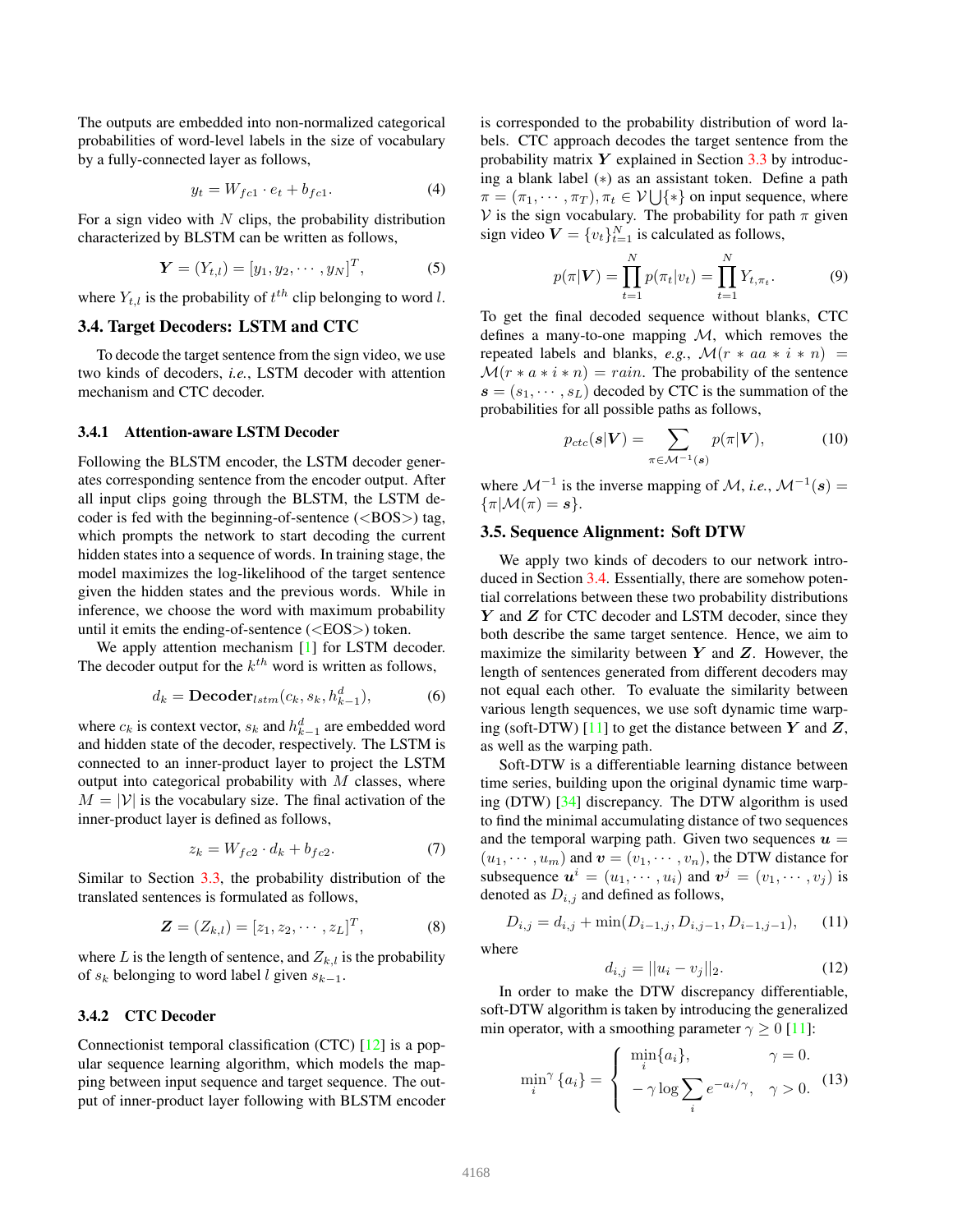

Figure 2: Illustration of our iterative training algorithm. After encoding the sequential features extracted by 3D-ResNet, the CTC decoder and LSTM decoder decode them into sign glosses. The decoders also generate the alignment proposal with the warping path by soft-DTW to fine-tune the 3D-ResNet in next iteration.

With the basic formulation of soft-DTW, the distance between the probability distributions  $Y$  and  $Z$  is defined as

$$
\mathcal{D}_p = D_{N,L}(\mathbf{Y}, \mathbf{Z}),\tag{14}
$$

where N and L are the sequence length for Y and Z, respectively.

We can recover the warping path by backtracking. The warping path indicates the possible alignment between sign clips and words, which is a fine-grained understanding for sign videos. Denote the warping path as  $\Pi = \{(p, q) | p \leq \}$  $N, q \leq L$ , the label  $\ell_p$  of the  $p^{th}$  clip is obtained by

$$
\ell_p = s_q. \tag{15}
$$

# 4. Optimization and Decoding

In this section, we will introduce the objective function and iterative training algorithm to optimize the network. Besides, a joint decoding approach combining the CTC decoder and LSTM decoder is proposed for better recognition.

#### 4.1. Objective Function

In Section 3.4, we describe two kinds of decoders. Both LSTM decoder and CTC decoder are trained with maximum-likelihood criterion. Given a sign video  $V$  and its corresponding annotation  $s = (s_1, \dots, s_L)$ , the loss function for CTC decoder is formulated as

$$
\mathcal{L}_{ctc} = -\ln p_{ctc}(\mathbf{s}|\mathbf{V}),\tag{16}
$$

where  $p_{ctc}(s|V)$  is the posterior probability of s given V which is defined in Equation 10.

For LSTM decoder, the probability of  $s$  given  $V$  is

$$
p_{lstm}(\mathbf{s}|\mathbf{V}) = \prod_{i=1}^{L} p(s_i|s_{i-1}) = \prod_{i=1}^{L} \mathbf{Z}_{i, s_i}.
$$
 (17)

Similar to  $\mathcal{L}_{ctc}$ , the LSTM loss function is defined as

$$
\mathcal{L}_{lstm} = -\ln p_{lstm}(s|V). \tag{18}
$$

Besides, there is an alignment term for CTC decoder and LSTM decoder, which is constrained by soft-DTW distance. In order to make the two probability distributions get closer to each other, we define an alignment loss as

$$
\mathcal{L}_{align} = \mathcal{D}_p(\boldsymbol{Y}, \boldsymbol{Z}),\tag{19}
$$

where  $\mathcal{D}_p$  is described in Equation 14.

We jointly train the network and the objective function for optimization is presented as

$$
\mathcal{L} = \lambda \mathcal{L}_{ctc} + (1 - \lambda) \mathcal{L}_{lstm} + \mathcal{L}_{align} + \mu ||\omega||^2, \quad (20)
$$

where  $\lambda$  is a tunable hyper-parameter which balances the potential significance of the two decoders, and  $\mu ||\omega||^2$  is a regularization term to avoid overfitting.

#### 4.2. Optimization Strategy

While recognizing continuous sign videos, 3D-ResNet plays a significant role as feature representation learning module. Representative features contribute to good performance. When training the network in an end-to-end way, the objective loss has limited contribution to the learning of parameters for low layers of 3D-ResNet due to the chain rules of back-propagation. To alleviate this issue, an alternative is to learn explicit 3D-CNN features by optimizing feature extractor directly with clip level labels. However, in our continuous SLR task, such labels are unavailable.

To address the above problem, we propose to use soft-DTW alignment proposals as pseudo-labels to learn representative 3D-CNN features, and optimize feature extractor and sequence learning module in an EM-like iterations, as shown in Figure 2. In our method, we firstly use 3D-ResNet to extract features from a sign video. After that, we train the encoder-decoder network by minimizing the total loss  $\mathcal{L}$ . After convergence, the network provides the warping path between the input clips and words by soft-DTW. For a better feature representation of 3D-ResNet, we use the alignment proposal described in Equation 15 as the supervision for video clips to fine-tune the feature extractor (3D-ResNet) with cross entropy classification loss. With the optimized 3D-ResNet, we extract features with stronger representative capacity to train the encoder-decoder network in next iteration. These two parts of the network are alternately optimized until both of them converge to optimum.

### 4.3. Decoding

This section introduces the decoding method, which potentially utilizes both benefits of CTC decoder and attention-aware LSTM decoder. Our network allows CTC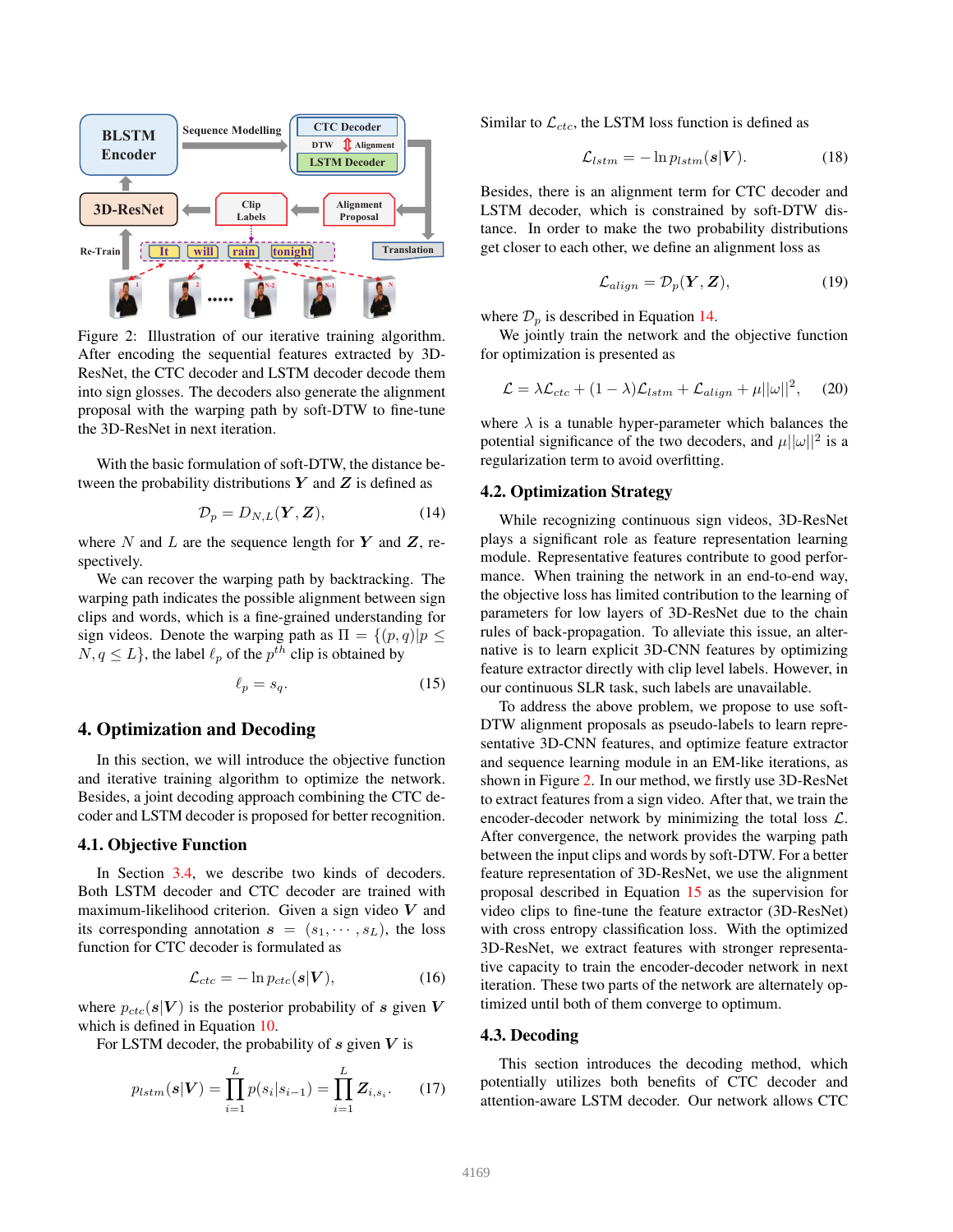decoder and LSTM decoders to decode the sign video independently. To combine the superiority of both decoders, we use a two-pass re-ranking approach to fuse the results. In inference stage, CTC decoder obtains a set of complete hypotheses sentence as candidates using beam search. We re-rank the candidates using both CTC and LSTM decoders. Suppose we have K candidates  $C = \{s^i | i = 1, \dots, K\}$ , the score for hypotheses sentence  $s^i$  is represented as

$$
r(s^{i}) = \alpha \ln p_{ctc}(s^{i}|\mathbf{V}) + (1-\alpha) \ln p_{lstm}(s^{i}|\mathbf{V}) + \beta \ln L_{i},
$$
\n(21)

where  $\alpha$  is a tunable parameter,  $L_i$  is the length of  $s^i$ , and  $\beta \ln L_i$  is an additional length term to balance the score for long sequence. Given K-best hypotheses produced by CTC decoder via beam search, we determine the final result  $\hat{s}$  by

$$
\widehat{\mathbf{s}} = \arg\max_{\mathbf{s}} r(\mathbf{s}).\tag{22}
$$

# 5. Experiments

We provide extensive experiments to evaluate the effectiveness of our method. The datasets and evaluation metric are introduced firstly. After that, we give the details about experimental setup and analyze the experimental results.

#### 5.1. Dataset and Evaluation

We conduct our experiments on two public datasets, which are RWTH-PHOENIX-Weather multi-signer [25] for German SLR and CSL [23] for Chinese SLR, respectively. RWTH-PHOENIX-Weather dataset contains around 7K sign videos within a total of 77K words. RGB videos and their corresponding annotations are provided. The annotations are about weather forecast in German Sign Language. All videos are of 25 frames per second (FPS) with the resolution of  $210 \times 260$ . The dataset is divided into three parts: 5, 672 instances for training, 540 for validation, and 629 for testing. The CSL dataset has 178 Chinese words which are mostly used in daily communication. The corpus contains 100 sentences. Each sentence is performed by 50 signers. Therefore, there are 5,000 videos in this dataset. In average, 5 words (phases) are included in each sentence.

In continuous SLR, word error rate (WER) is the most widely-used metric to evaluate the performance. WER is essentially an edit distance. In other words, WER indicates the least operations of substitution, insertion, and deletion to transform the predict sentence into the reference sequence:

$$
WER = \frac{\#substitution + \#insertion + \# deletion}{length of reference}.
$$
\n(23)

Besides, following this work [15], we use some other evaluation metrics on CSL dataset, including *precision* and *Acc-w*, which are the ratio of strictly correct sentences and the ratio of correct words in reference sentence, respectively. We also adopt semantic evaluation metrics which



Figure 3: The effect of weight parameter  $\lambda$  in Equation 20 at iteration-0.

widely used in image caption and neural machine translation (NMT), *i.e.*, CIDEr, BLEU, ROUGE-L, and METEOR.

#### 5.2. Experimental Setting

Our model consists of two modules: 3D-ResNet for feature learning and encoder-decoder network with soft-DTW alignment for sequence learning. We use iterative optimization strategy described in 4.2 to train these two parts alternately. In this section, the experiments for parameter selection are conducted on RWTH-PHOENIX-Weather dataset.

The input of 3D-ResNet is required to be fixed-length video clips. Hence, we conduct a sliding window on raw videos to generate clips. The window size is set to be 8 with a stride of 4, which means there is 50% overlap between adjacent clips. The activations of 512-dimensional pool5 layer from 3D-ResNet are extracted as the representation of video clips. While training the feature extractor, we use stochastic gradient descent (SGD) optimizer to train our network. The initial learning rate and weight decay are set to be  $1 \times 10^{-3}$  and  $5 \times 10^{-5}$ , respectively. At the initial step, to extract features for encoder-decoder network, the 3D-ResNet is pre-trained on an isolated sign language recognition dataset released in [43]. The hidden states of the 2-layer BLSTM encoder is set to be 1024.

In order to set an optimal weight  $\lambda$  in Equation 20, we conduct experiments with different  $\lambda$  using the features extracted in initial step, as shown in Figure 3. For  $0 < \lambda < 1$ , we use jointly re-ranking decoding algorithm introduced in Section 4.3. The hyper-parameters  $\alpha$  and  $\beta$  in Equation 21 are set to 0.85 and 0.7, respectively. Note that when  $\lambda = 0$ or 1, it means we only use one of the decoders for training and inference without soft-DTW alignment. From the results, we find that  $\lambda = 0.9$  is the best option. Hence, all following experiments use the setup of  $\lambda = 0.9$ .

#### 5.3. Results on RWTH-PHOENIX-Weather

In this section, we show the performance comparisons on RWTH-PHOENIX-Weather. We analyze the performance for different optimization iterations and give an example illustrating the alignment between video clips and annotation.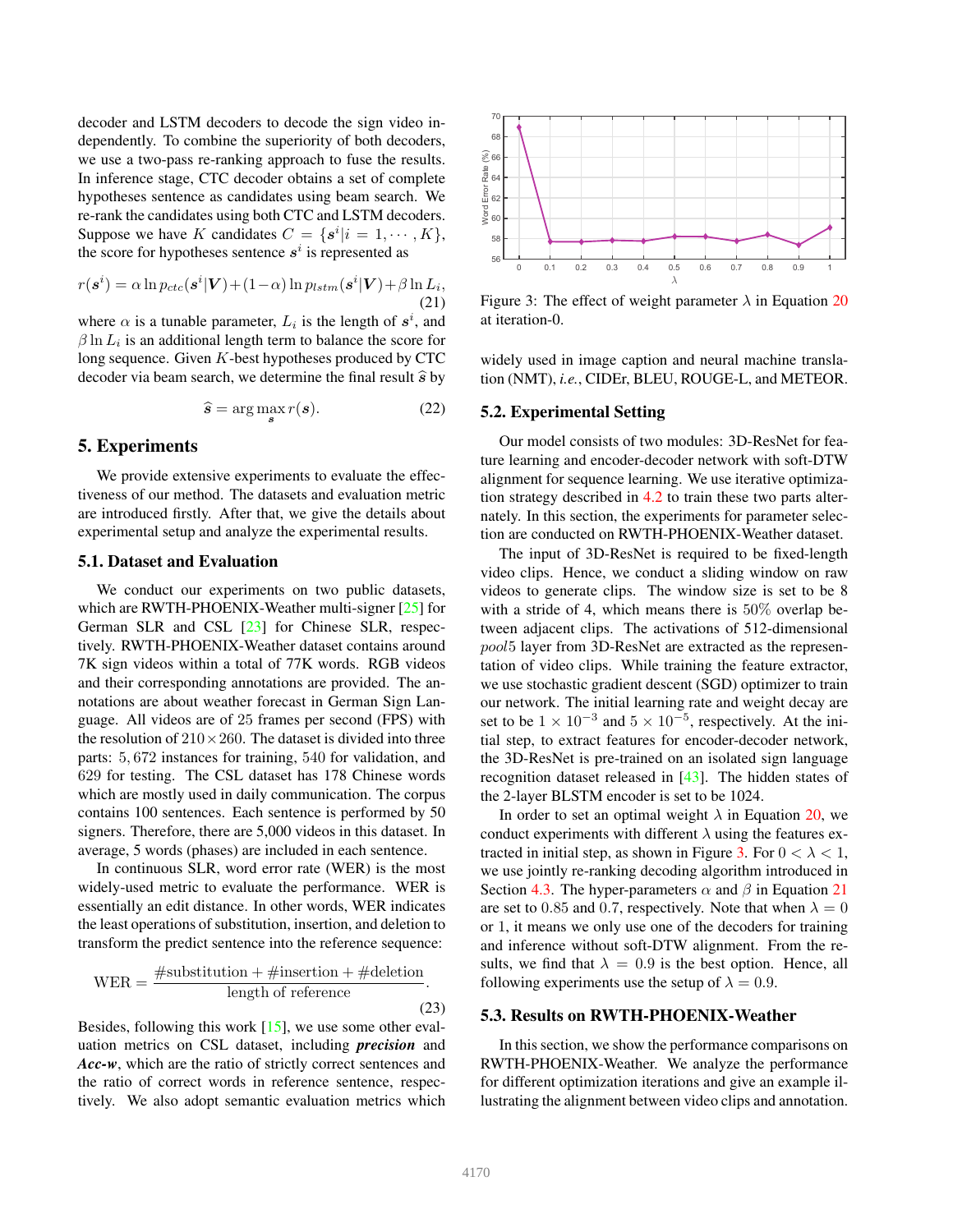

Figure 4: Performance comparison for alignment mechanism.

| <b>Iterations</b> | Dev $(\%)$   |       | Test $(\%)$  |       |  |  |
|-------------------|--------------|-------|--------------|-------|--|--|
|                   | del/<br>ins  | WER   | del /<br>ins | WER   |  |  |
| $Iter-0$          | 19.46 / 2.74 | 57.72 | 20.26/2.49   | 57.90 |  |  |
| Iter-1            | 15.01 / 2.69 | 41.48 | 14.12/2.22   | 40.38 |  |  |
| $Iter-2$          | 13.16/2.83   | 39.11 | 13.40 / 2.74 | 39.17 |  |  |
| $Iter-3$          | 12.68/2.93   | 37.39 | 12.94 / 2.58 | 37.56 |  |  |
| $Iter-4$          | 12.86/2.64   | 37.07 | 12.97/2.47   | 36.71 |  |  |

Table 1: Word error rate (WER) for different iterations on RWTH-PHOENIX-Weather-2014 (the lower the better).

#### 5.3.1 Iterative Optimization Results

Our network is optimized by iterative training. Table 1 shows the performance on dev set and test set in different iterations. In this table, "del" and "ins" stand for deletion error and insertion error, respectively. It can be observed that the word error rate (WER) declines with the training iterations progress, which demonstrates the effectiveness of the iterative optimization strategy. After 4 iterations, we stop iterative training progress, since the WER does not decline anymore and the network converges to optimum.

Besides, Figure 4 gives the comparison for whether there is alignment mechanism in the network. As the Figure shows, *CTC-Only* and *LSTM-Only* correspond to training with only CTC loss  $\mathcal{L}_{ctc}$  or LSTM cross entropy loss  $\mathcal{L}_{lstm}$ , respectively. *Align* means the network is trained with alignment constraint and jointly decodes the sentence with both decoders. From Figure 4, we notice that the network with alignment constraint outperforms another two networks with different objective functions at every iteration. The experimental results show that alignment mechanism works well in our proposed network.

#### 5.3.2 Alignment and Comparisons

In this section, we give an example qualitatively describing the alignment between the input video and its corresponding annotation. Additionally, we discuss the performance of our method together with the state-of-the-arts on RWTH-

| Methods                | Dev $(\%)$    |      | Test $(\% )$  |      |  |  |
|------------------------|---------------|------|---------------|------|--|--|
|                        | del / ins WER |      | del / ins WER |      |  |  |
| 1-Mio-Hands $[25, 27]$ | 16.3 / 4.6    | 47.1 | 15.2 / 4.6    | 45.1 |  |  |
| CNN-Hybrid [28]        | 12.6/5.1      | 38.3 | 11.1/5.7      | 38.8 |  |  |
| SubUNet $[3]$          | 14.6/4.0      | 40.8 | 14.3/4.0      | 40.7 |  |  |
| Staged-Opt [10]        | 13.7/7.3      | 39.4 | 12.2/7.5      | 38.7 |  |  |
| <b>CTF</b> [39]        | 12.8/5.2      | 37.9 | 11.9/5.6      | 37.8 |  |  |
| Dilated-SLR [32]       | 8.3/4.8       | 38.0 | 7.6/4.8       | 37.3 |  |  |
| LS-HAN $[23]$          |               |      |               | 38.3 |  |  |
| Ours (LSTM)            | 13.8 / 3.3    | 45.6 | 13.6/3.3      | 46.1 |  |  |
| Ours (CTC)             | 11.4/3.8      | 38.2 | 11.9/3.5      | 37.9 |  |  |
| Ours (Align-end2end)   | 12.6/2.2      | 69.1 | 22.0/2.6      | 69.3 |  |  |
| Ours (Align-iOpt)      | 12.9/2.6      | 37.1 | 13.0 / 2.5    | 36.7 |  |  |

Table 2: Word error rate (WER) on RWTH-PHOENIX-Weather-2014 (the lower the better).

#### PHOENIX-Weather multi-signer dataset.

Figure 5 shows an example<sup>1</sup> of alignment results from Dev set. All clips are from the same sign video by order. Each clip is aligned to its corresponding word. The period of appearance for different sign word may be different in the sign video. Our network has the capacity of exploring the sequential alignment.

We evaluate the performance of our approach on the large-scale continuous SLR benchmark RWTH-PHOENIX-Weather, and the comparison results  $2$  to different methods are shown in Table 2. 1-Mio-Hands [25, 27] achieves an WERs of 47.1% and 45.1% on dev set and test set, respectively, by embedding a CNN within an iterative EM algorithm. CNN-Hybrid [28] introduces an end-to-end embedding of a CNN into a HMM, while interpreting the outputs of CNN in a truly Bayesian fashion. The basic architectures in SubUNet [3] and Staged-Opt [10] are both CNN+BLSTM+CTC. The main difference is that Staged-Opt proposes a staged optimization algorithm with detection net, and it achieves a better performance than Sub-UNet. Another two works CTF [39] and Dilated-SLR [32] are both CTC-based approach. In addition, LS-HAN [23] is an encoder-decoder framework with hierarchical attention mechanism for better recognition.

Comparing to the results which use only one of the decoders, *i.e.*, *LSTM* or *CTC*, for training and inference, the network using soft-DTW alignment for both decoders with iterative optimization strategy achieves the best performances. We also train our network in an end-to-end way, denoted as *Align-end2end*. However, the results are not good enough. These comparative experiments illustrate both the alignment mechanism and iterative optimization work well in our approach.

<sup>1</sup>Video ID: 03February 2010 Wednesday tagesschau default-0.

<sup>&</sup>lt;sup>2</sup>Since WER is the summation of insertion error, deletion error, and substitution error, we only list 3 of them without substitution error.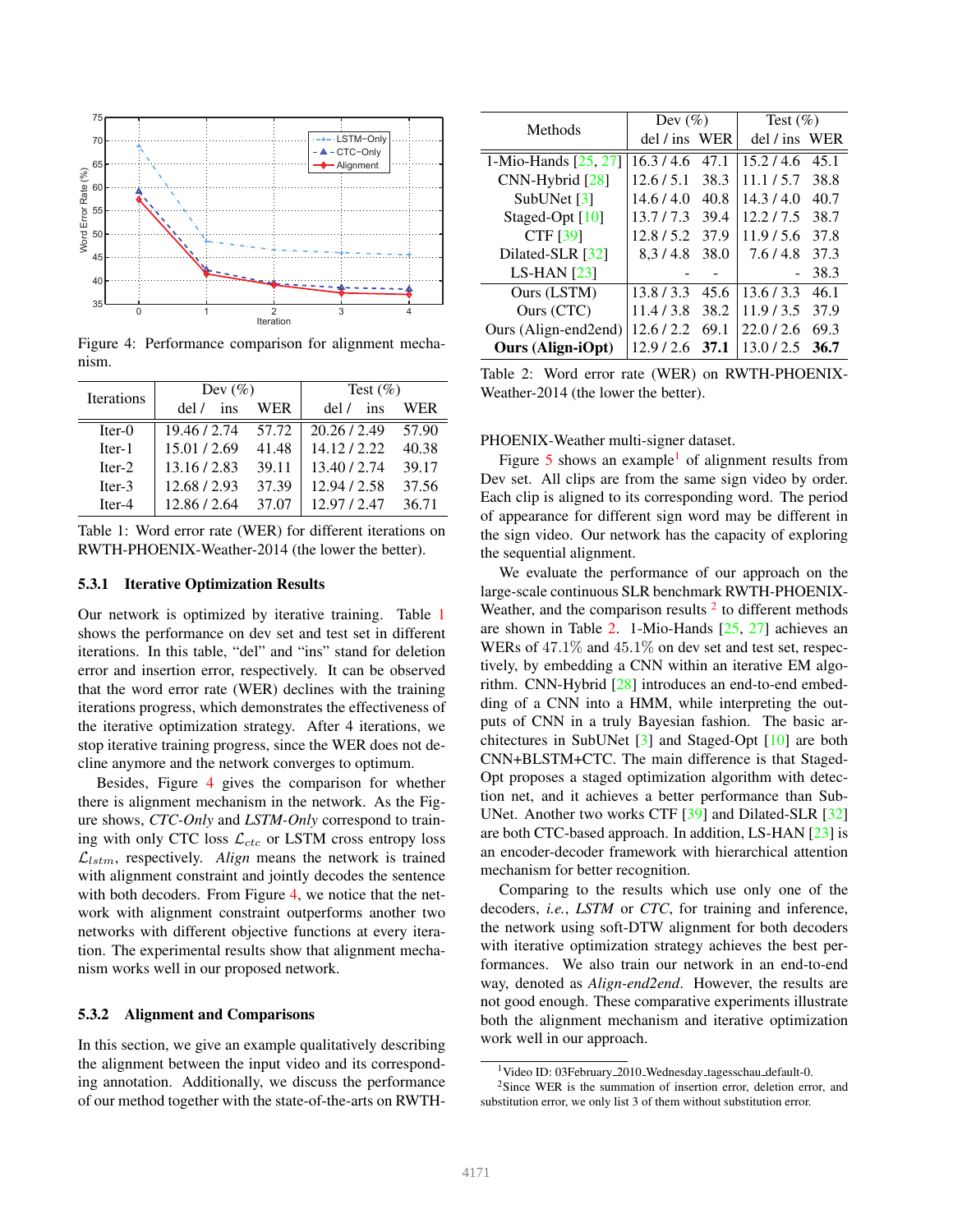

Figure 5: An example for alignment results between the video clips and sentence annotation in German from Dev set.

| Method                               | Split I |       |       | Split II |                                                                             |       |             |       |       |       |       |
|--------------------------------------|---------|-------|-------|----------|-----------------------------------------------------------------------------|-------|-------------|-------|-------|-------|-------|
|                                      |         |       |       |          | Precision BLEU-1 CIDEr ROUGE-L METEOR Acc-w BLEU-1 CIDEr ROUGE-L METEOR WER |       |             |       |       |       |       |
| LSTM&CTC [12, 20]                    | 0.858   | 0.936 | 8.632 | 0.940    | 0.646                                                                       | 0.332 | 0.343 0.241 |       | 0.362 | 0.111 | 0.757 |
| <b>S2VT</b> [38]                     | 0.897   | 0.902 | 8.512 | 0.904    | 0.642                                                                       | 0.457 | 0.466 0.479 |       | 0.461 | 0.189 | 0.670 |
| S2VT $(3$ -layer) $\lceil 38 \rceil$ | 0.903   | 0.911 | 8.592 | 0.911    | 0.648                                                                       | 0.461 | 0.475 0.477 |       | 0.465 | 0.186 | 0.652 |
| HLSTM (SYS sampling) $[15]$          | 0.910   | 0.935 | 8.907 | 0.938    | 0.683                                                                       | 0.459 | 0.463 0.476 |       | 0.462 | 0.173 | 0.630 |
| HLSTM $[15]$                         | 0.924   | 0.942 | 9.019 | 0.944    | 0.699                                                                       | 0.482 | 0.487       | 0.561 | 0.481 | 0.193 | 0.662 |
| HLSTM-attn $[15]$                    | 0.929   | 0.948 | 9.084 | 0.951    | 0.703                                                                       | 0.506 | 0.508       | 0.605 | 0.503 | 0.205 | 0.641 |
| Ours                                 | 0.939   | 0.980 | 9.342 | 0.981    | 0.713                                                                       | 0.670 | 0.724       | 3.946 | 0.716 | 0.383 | 0.327 |

Table 3: Evaluation on CSL Dataset Split I for seen sentence recognition and Split II for unseen sentence recognition (the lower the better for WER, the higher the better for other metrics).

# 5.4. Results on CSL

The CSL dataset contains a smaller vocabulary comparing with RWTH-PHOENIX-Weather. We use the same hyper-parameters on both datasets. Following this work [15], the training set and testing set are generated with two different strategies. (a) Split I - signer independent test: We use the videos performed by 40 signers for training, and the remaining videos of 10 signers for testing. The sentences of training and testing sets are the same, while the signers are different. (b) Split II - unseen sentence test: We choose 94 sentences ( $94 \times 50 = 3700$  videos) for training, and the remaining 6 sentences ( $6 \times 50 = 300$  videos) for testing. The sentences in testing set are different from which in training set, while the vocabulary in testing set is a subset of vocabulary in training set.

We pre-train 3D-ResNet on the isolated SLR dataset [43]. Since the vocabularies in CSL dataset are all from isolated SLR dataset, we get good enough performances without iterations. The performances of our method comparing with existing methods over the CSL dataset are summarized in Table 3. We compare our method with LSTM&CTC, S2VT [38], and HLSTM [15] over both splits. Experimental results show that our method outperforms the state-ofthe-art methods over Split I with signer-independence test. In continuous SLR, it's quite difficult to recognize the sentences which are not appeared in training set. To evaluate the capability of our method for such case, we conduct experiments on CSL Split II, and the performances comparing with other methods are shown in Table 3 (Split II). Our method outperforms the state-of-the-art methods by a large margin over all evaluation metrics, including *Acc-w*, CIDEr, BLEU, ROUGE-L, METEOR, and WER. Experimental results on Split II indicate that our method has a strong capability to deal with the unseen sentence recognition problem.

# 6. Conclusions

In this paper, we propose a new deep architecture based on 3D-ResNet and encoder-decoder network with connectionist temporal classification by iterative optimization for continuous SLR. We jointly train encoder-decoder network by minimizing CTC loss and cross-entropy loss, additionally with a soft-DTW alignment constraint. The clip labels generated by the warping path, which aligns each clip to its corresponding sign word, are regarded as the supervision to fine-tune the feature extractor. The 3D-ResNet feature extractor and encoder-decoder sequence modelling network are alternately optimized step by step. Our method achieves better performance on two public continuous SLR datasets than the existing methods. Experimental results demonstrate the effectiveness and superiority of our approach.

# Acknowledgement

This work was supported in part to Dr. Houqiang Li by 973 Program (No. 2015CB351803) and NSFC (No. 61836011), and in part to Dr. Wengang Zhou by NSFC (No. 61822208 and 61632019), Young Elite Scientists Sponsorship Program By CAST (2016QNRC001), and the Fundamental Research Funds for the Central Universities.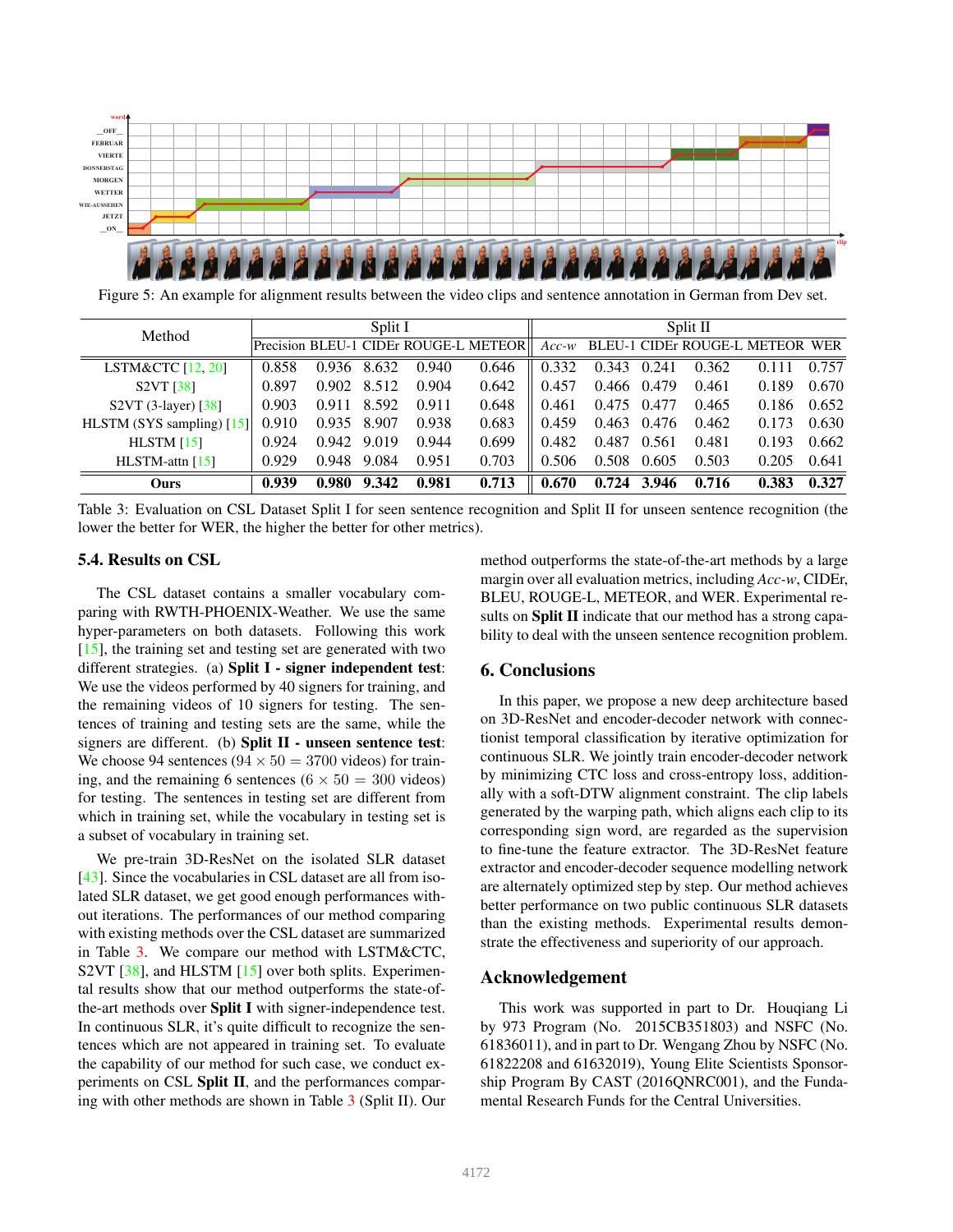# References

- [1] Dzmitry Bahdanau, Kyunghyun Cho, and Yoshua Bengio. Neural machine translation by jointly learning to align and translate. In *ICLR*, 2015. 2, 4
- [2] Lorenzo Baraldi, Costantino Grana, and Rita Cucchiara. Hierarchical boundary-aware neural encoder for video captioning. In *CVPR*, 2017. 2, 3
- [3] Necati Cihan Camgoz, Simon Hadfield, Oscar Koller, and Richard Bowden. SubUNets: End-to-end hand shape and continuous sign language recognition. In *ICCV*, 2017. 7
- [4] Joao Carreira and Andrew Zisserman. Quo vadis, action recognition? a new model and the kinetics dataset. In *CVPR*, 2017. 2
- [5] Shizhe Chen, Jia Chen, Qin Jin, and Alexander Hauptmann. Video captioning with guidance of multimodal latent topics. In *ACM MM*, 2017. 2
- [6] Kyunghyun Cho, Bart Van Merriënboer, Dzmitry Bahdanau, and Yoshua Bengio. On the properties of neural machine translation: Encoder-decoder approaches. *arXiv preprint arXiv:1409.1259*, 2014. 3
- [7] Kyunghyun Cho, Bart Van Merriënboer, Caglar Gulcehre, Dzmitry Bahdanau, Fethi Bougares, Holger Schwenk, and Yoshua Bengio. Learning phrase representations using rnn encoder–decoder for statistical machine translation. In *EMNLP*, 2014. 2
- [8] Jan K Chorowski, Dzmitry Bahdanau, Dmitriy Serdyuk, Kyunghyun Cho, and Yoshua Bengio. Attention-based models for speech recognition. In *NIPS*, 2015. 2
- [9] Necati Cihan Camgoz, Simon Hadfield, Oscar Koller, Hermann Ney, and Richard Bowden. Neural sign language translation. In *CVPR*, 2018. 1
- [10] Runpeng Cui, Hu Liu, and Changshui Zhang. Recurrent convolutional neural networks for continuous sign language recognition by staged optimization. In *CVPR*, 2017. 1, 2, 7
- [11] Marco Cuturi and Mathieu Blondel. Soft-dtw: a differentiable loss function for time-series. In *ICML*, 2017. 4
- [12] Alex Graves, Santiago Fernández, Faustino Gomez, and Jürgen Schmidhuber. Connectionist temporal classification: labelling unsegmented sequence data with recurrent neural networks. In *ICML*, 2006. 2, 4, 8
- [13] Alex Graves, Marcus Liwicki, Santiago Fernández, Roman Bertolami, Horst Bunke, and Jürgen Schmidhuber. A novel connectionist system for unconstrained handwriting recognition. *TPAMI*, 31(5):855-868, 2009. 2
- [14] Alex Graves and Jürgen Schmidhuber. Framewise phoneme classification with bidirectional lstm and other neural network architectures. *Neural Networks*, 2005. 3
- [15] Dan Guo, Wengang Zhou, Houqiang Li, and Meng Wang. Hierarchical LSTM for sign language translation. In *AAAI*, 2018. 6, 8
- [16] Dan Guo, Wengang Zhou, Hougiang Li, and Meng Wang. Online early-late fusion based on adaptive HMM for sign language recognition. *TOMM*, 14(1):8, 2018. 1
- [17] Kensho Hara, Hirokatsu Kataoka, and Yutaka Satoh. Can spatiotemporal 3D CNNs retrace the history of 2D CNNs and imagenet? *arXiv preprint arXiv:1711.09577*, 2017. 2
- [18] Kaiming He, Xiangyu Zhang, Shaoqing Ren, and Jian Sun. Deep residual learning for image recognition. In *CVPR*, 2016. 1, 2
- [19] Alejandro Hernandez Ruiz, Lorenzo Porzi, Samuel Rota Bulò, and Francesc Moreno-Noguer. 3D CNNs on distance matrices for human action recognition. In *ACM MM*, 2017. 1
- [20] Sepp Hochreiter and Jürgen Schmidhuber. Long short-term memory. *Neural Computation*, 9(8):1735–1780, 1997. 3, 8
- [21] Takaaki Hori, Shinji Watanabe, and John Hershey. Joint CTC/attention decoding for end-to-end speech recognition. In *ACL*, 2017. 2, 3
- [22] Jie Huang, Wengang Zhou, Houqiang Li, and Weiping Li. Attention based 3D-CNNs for large-vocabulary sign language recognition. *TCSVT*, 2018. 1
- [23] Jie Huang, Wengang Zhou, Qilin Zhang, Houqiang Li, and Weiping Li. Video-based sign language recognition without temporal segmentation. In *AAAI*, 2018. 1, 3, 6, 7
- [24] Shuiwang Ji, Wei Xu, Ming Yang, and Kai Yu. 3D convolutional neural networks for human action recognition. *TPAMI*, 35(1):221–231, 2013. 1, 2, 3
- [25] Oscar Koller, Jens Forster, and Hermann Ney. Continuous sign language recognition: Towards large vocabulary statistical recognition systems handling multiple signers. *CVIU*, 141:108–125, 2015. 1, 6, 7
- [26] Oscar Koller, Hermann Ney, and Richard Bowden. Read my lips: Continuous signer independent weakly supervised viseme recognition. In *ECCV*, 2014. 1
- [27] Oscar Koller, Hermann Ney, and Richard Bowden. Deep hand: How to train a CNN on 1 million hand images when your data is continuous and weakly labelled. In *CVPR*, 2016. 7
- [28] Oscar Koller, O Zargaran, Hermann Ney, and Richard Bowden. Deep sign: hybrid CNN-HMM for continuous sign language recognition. In *BMVC*, 2016. 7
- [29] Oscar Koller, Sepehr Zargaran, and Hermann Ney. Re-sign: Re-aligned end-to-end sequence modelling with deep recurrent CNN-HMMs. In *CVPR*, 2017. 1
- [30] Minh-Thang Luong, Hieu Pham, and Christopher D Manning. Effective approaches to attention-based neural machine translation. In *EMNLP*, 2015. 2
- [31] Pavlo Molchanov, Xiaodong Yang, Shalini Gupta, Kihwan Kim, Stephen Tyree, and Jan Kautz. Online detection and classification of dynamic hand gestures with recurrent 3D convolutional neural networks. In *CVPR*, 2016. 1
- [32] Junfu Pu, Wengang Zhou, and Houqiang Li. Dilated convolutional network with iterative optimization for continuous sign language recognition. In *IJCAI*, 2018. 3, 7
- [33] Zhaofan Qiu, Ting Yao, and Tao Mei. Learning spatiotemporal representation with pseudo-3D residual networks. In *ICCV*, 2017. 1, 2
- [34] Hiroaki Sakoe and Seibi Chiba. Dynamic programming algorithm optimization for spoken word recognition. *Transactions on Acoustics, Speech, and Signal Processing*, 1978. 4
- [35] Thad Starner, Joshua Weaver, and Alex Pentland. Real-time american sign language recognition using desk and wearable computer based video. *TPAMI*, 20(12):1371–1375, 1998. 1